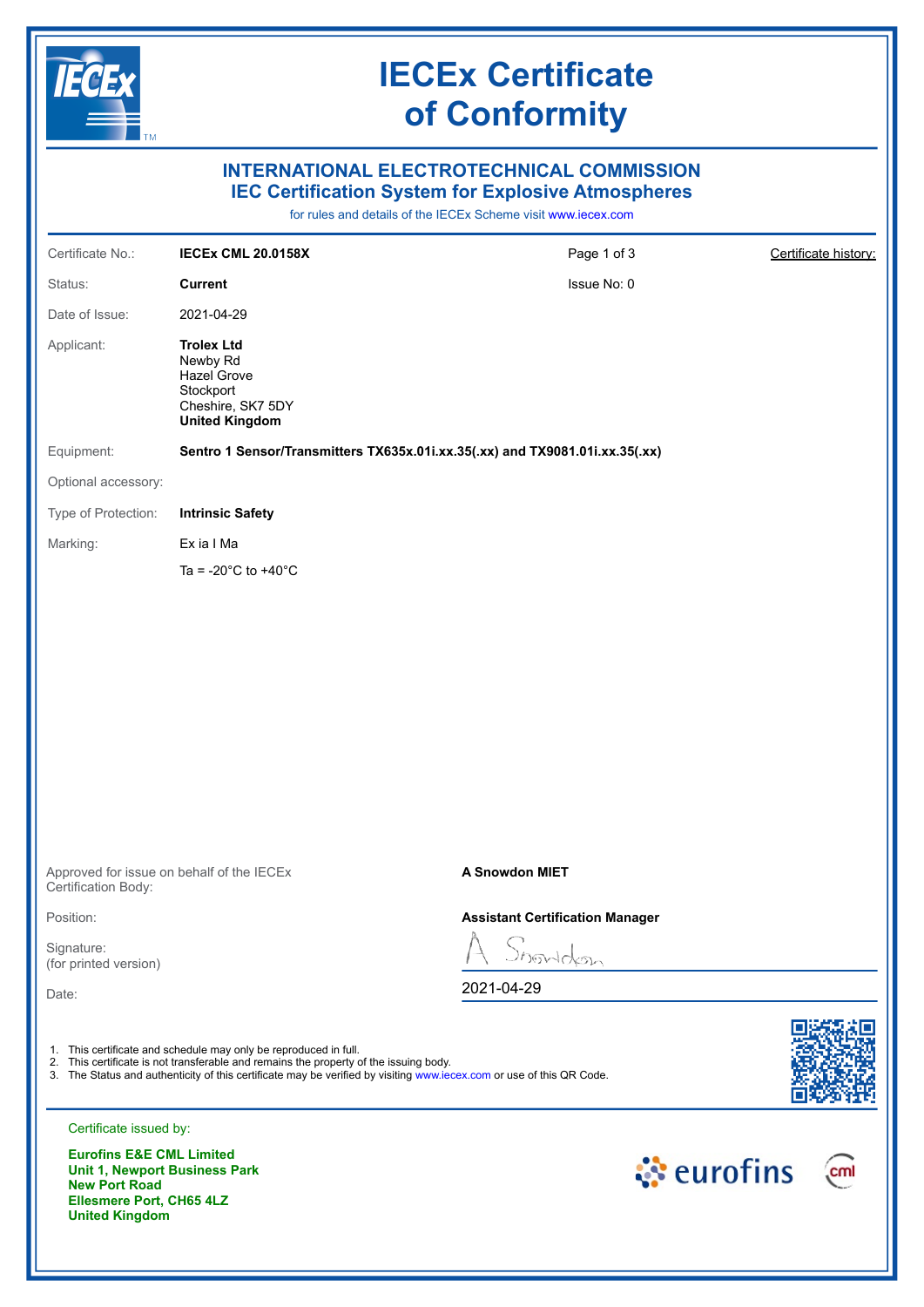| <b>TM</b>                                 |                                                                                                                | <b>IECEx Certificate</b><br>of Conformity |  |
|-------------------------------------------|----------------------------------------------------------------------------------------------------------------|-------------------------------------------|--|
| Certificate No.:                          | <b>IECEX CML 20.0158X</b>                                                                                      | Page 2 of 3                               |  |
| Date of issue:                            | 2021-04-29                                                                                                     | Issue No: 0                               |  |
| Manufacturer:                             | <b>Trolex Ltd</b><br>Newby Rd<br><b>Hazel Grove</b><br>Stockport<br>Cheshire, SK7 5DY<br><b>United Kingdom</b> |                                           |  |
| Additional<br>manufacturing<br>locations: |                                                                                                                |                                           |  |

This certificate is issued as verification that a sample(s), representative of production, was assessed and tested and found to comply with the IEC Standard list below and that the manufacturer's quality system, relating to the Ex products covered by this certificate, was assessed and found to comply with the IECEx Quality system requirements.This certificate is granted subject to the conditions as set out in IECEx Scheme Rules, IECEx 02 and Operational Documents as amended

#### **STANDARDS** :

The equipment and any acceptable variations to it specified in the schedule of this certificate and the identified documents, was found to comply with the following standards

| IEC 60079-0:2017<br>Edition: 7.0 | Explosive atmospheres - Part 0: Equipment - General requirements              |
|----------------------------------|-------------------------------------------------------------------------------|
| IEC 60079-11:2011                | Explosive atmospheres - Part 11: Equipment protection by intrinsic safety "i" |

Edition:6.0

This Certificate **does not** indicate compliance with safety and performance requirements other than those expressly included in the Standards listed above.

#### **TEST & ASSESSMENT REPORTS:**

A sample(s) of the equipment listed has successfully met the examination and test requirements as recorded in:

Test Report:

[GB/CML/ExTR20.0231/00](https://www.iecex-certs.com/deliverables/REPORT/69284/view)

Quality Assessment Report:

[GB/SIR/QAR07.0017/10](https://www.iecex-certs.com/deliverables/REPORT/70034/view)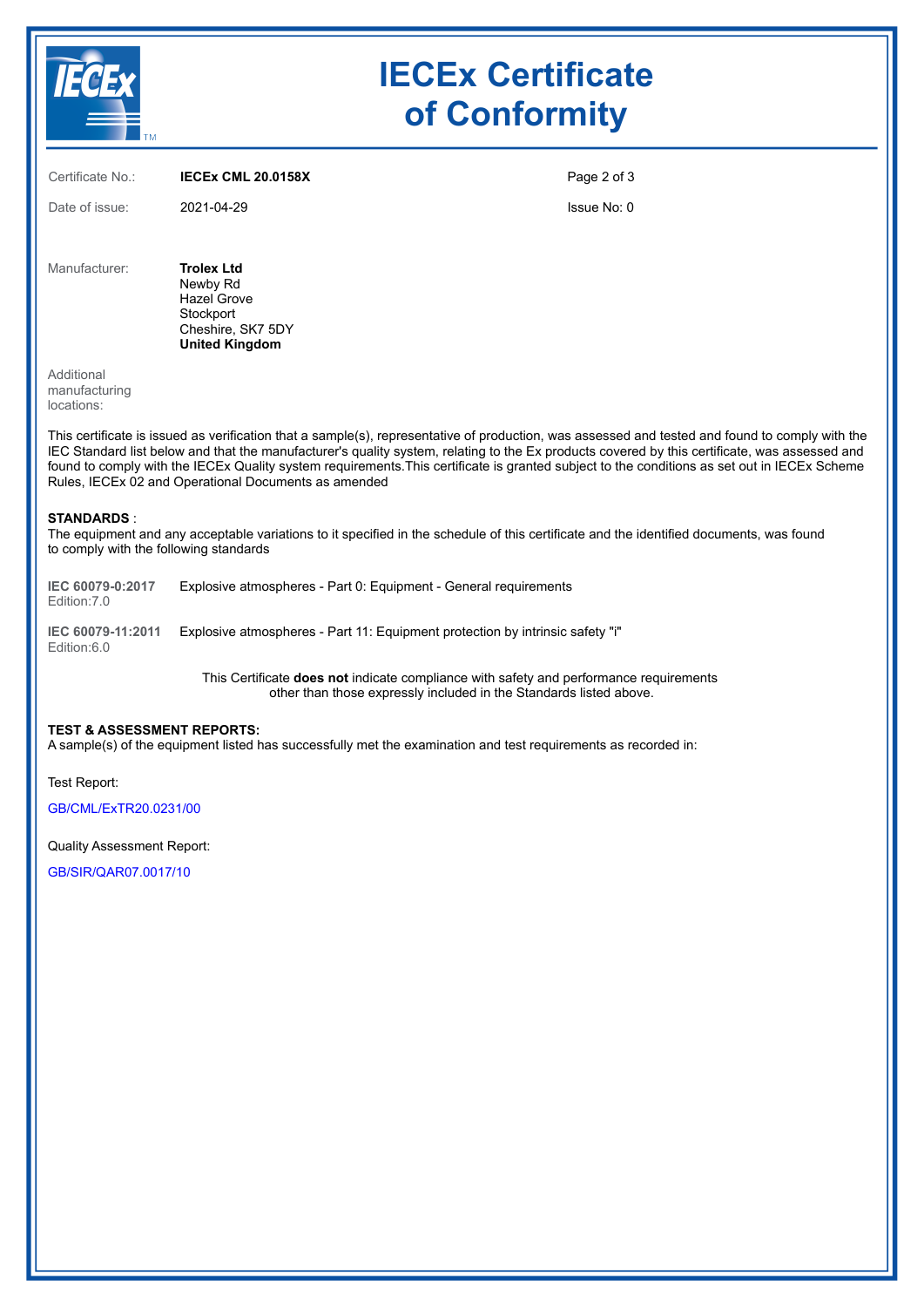

# **IECEx Certificate of Conformity**

Certificate No.: **IECEx CML 20.0158X**

Date of issue: 2021-04-29

Page 3 of 3

Issue No: 0

#### **EQUIPMENT:**

Equipment and systems covered by this Certificate are as follows:

The Sentro 1 Sensor/Transmitters TX635x.01i.xx.35(.xx) and TX9081.01i.xx.35(.xx) monitor an input from sensor modules. The sensor module is fully integrated into the base unit to give direct monitoring of oxygen, toxic or flammable gas concentrations (versions with eModules), or alternatively the monitoring channel may be connected to a remote sensor to measure airflow, pressure, vibration, etc (versions with rModules).

**See Annex for full description and conditions of manufacture.**

**SPECIFIC CONDITIONS OF USE: YES as shown below:** See Annex for Specific Conditions of Use.

**Annex:**

[IECEx CML 20.0158X Annex Issue 0.pdf](https://www.iecex-certs.com/deliverables/CERT/50946/view)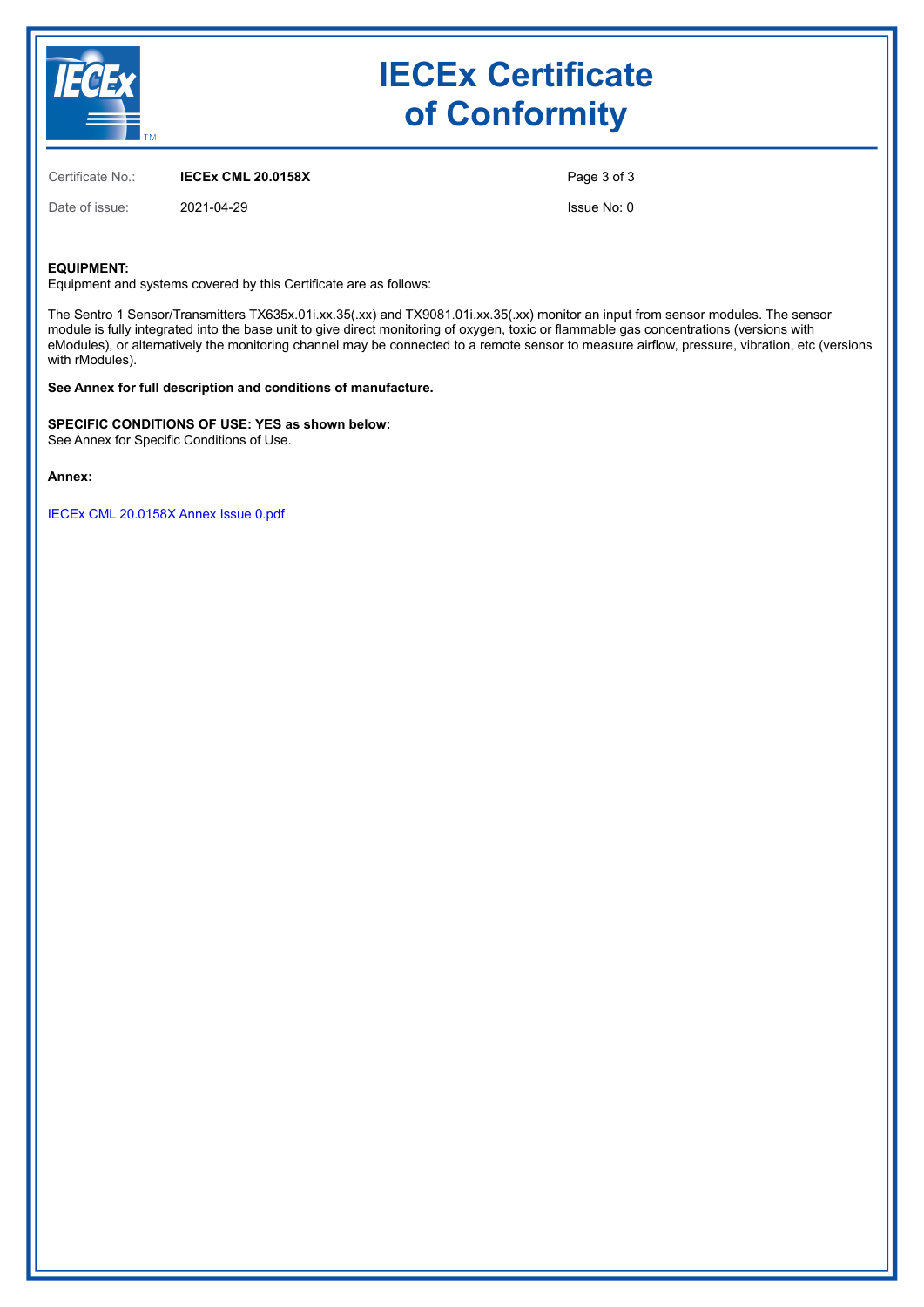| Annexe to:        | IECEx CML 20.0158X, Issue 0                                                        |  |
|-------------------|------------------------------------------------------------------------------------|--|
| <b>Applicant:</b> | Trolex Ltd.                                                                        |  |
| <b>Apparatus:</b> | Sentro 1 Sensor/Transmitters<br>TX635x.01i.xx.35(.xx) and<br>TX9081.01i.xx.35(.xx) |  |



## **Description**

The Sentro 1 Sensor/Transmitters TX635x.01i.xx.35(.xx) and TX9081.01i.xx.35(.xx) monitor an input from sensor modules. The sensor module is fully integrated into the base unit to give direct monitoring of oxygen, toxic or flammable gas concentrations (versions with eModules), or alternatively the monitoring channel may be connected to a remote sensor to measure airflow, pressure, vibration, etc (versions with rModules).

The equipment may be fitted with various gas sensing modules (eModules) and various terminal modules (rModules) for remote connection of external sensors.

The unit comprises a Control PCB, Display PCB and an Output PCB housed in a non-metallic enclosure with polycarbonate LCD window which provides a degree of protection of at least IP54. External circuit connections are made through the two gland entries at the bottom of the housing, and via terminals on the front of the unit (rModules).

The Output PCB may be fitted in one of the following variants:

- Relay Output PCB
- Analogue/Comms Output PCB 0.4V 2V Output
- Analogue/Comms Output PCB 4mA 20mA Output
- Analogue/Comms Output PCB RS485 Output
- 4-20mA Loop Powered Output PCB

The following table details the various build options of the base unit:

| Base model no.<br><b>Output Type</b> |                     | <b>Module type</b> |
|--------------------------------------|---------------------|--------------------|
| TX6351.01i.11.35(.xx)                | $0.4V - 2V$         | eModule            |
| TX6351.01i.12.35(.xx)                | $4mA - 20mA$        |                    |
| TX6351.01i.15.35(.xx)                | <b>RS485</b>        |                    |
| TX6351.01i.14.35(.xx)                | <b>Relays NC</b>    |                    |
| TX6351.01i.17.35(.xx)                | Relays NO           |                    |
| TX6352.01i.12.35(.xx)                | 4-20mA loop powered | eModule            |
| TX9081.01i.11.35(.xx)                | $0.4V - 2V$         | rModule            |
| TX9081.01i.12.35(.xx)                | $4mA - 20mA$        |                    |
| TX9081.01i.15.35(.xx)                | <b>RS485</b>        |                    |
| TX9081.01i.14.35(.xx)                | <b>Relays NC</b>    |                    |
| TX9081.01i.17.35(.xx)                | Relays NO           |                    |

NOTE – only models with digits 35 after the output type option digits are covered by this certificate.

Unit 1, Newport Business Park New Port Road Ellesmere Port **CH65 4LZ** 

 $T +44(0) 151 559 1160$ E info@cmlex.com

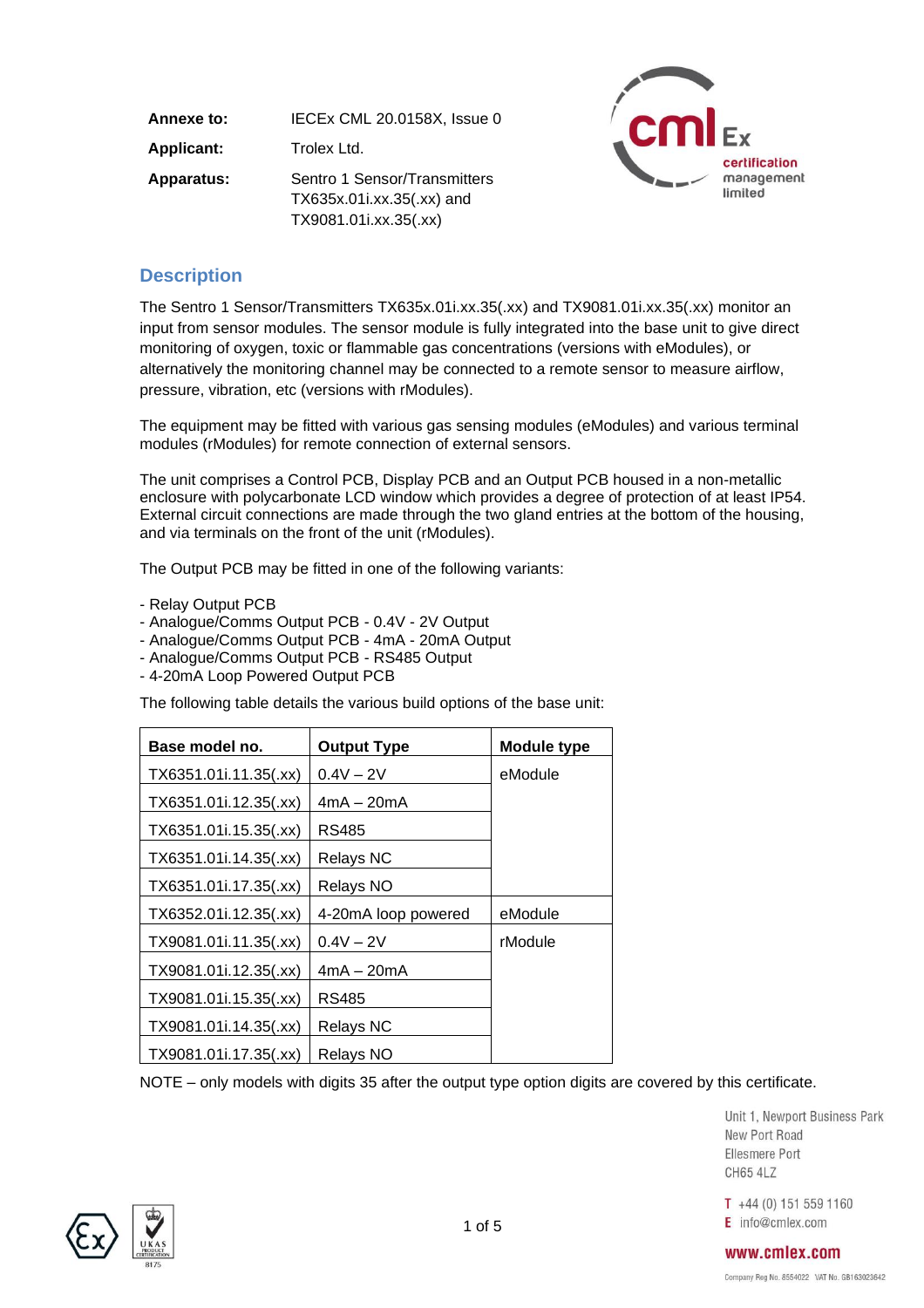

The eModules and rModules may be any of the following types:

| <b>Type</b> | Part no.               | <b>Description</b>   |
|-------------|------------------------|----------------------|
| eModule     | TX6350.35(.XX)         | Infra red            |
|             | TX6350.35(.XX)         | Toxic gas and oxygen |
|             | TX6350.35(.XX)         | Flammable gas        |
| rModule     | TX9160.01i.301.35(.XX) | 4-20mA input         |
|             | TX9160.01i.303.35(.XX) | $0.4V - 2V$ input    |
|             | TX9160.01i.306.35(.XX) | PT100 input          |
|             | TX9160.01i.501.35(.XX) | <b>NAMUR</b> input   |
|             | TX9160.01i.502.35(.XX) | Switch input         |

NOTE – only models with digits 35 before the final option digits are covered by this certificate.

Intrinsic safety is achieved by limiting energy storage and discharge, and by connecting to the non-hazardous area via intrinsically safe interface devices.

The equipment has the following safety description:

| Model No.                                      | <b>Power Input</b>                                          | <b>Output type</b> | Output                                                                                                              |
|------------------------------------------------|-------------------------------------------------------------|--------------------|---------------------------------------------------------------------------------------------------------------------|
| TX6351.01i.11.35(.xx)<br>TX9081.01i.11.35(.xx) | Terminal 5 w.r.t. 6<br>$Ui = 14.4V$<br>$Ci = 0$<br>$Li = 0$ | $0.4V - 2V$        | Terminal 1 w.r.t. 2 or 3<br>$Ui = 14.4V$<br>$U_0 = 14.4V$<br>$I_0 = 40mA$<br>$Po = 0.135W$<br>$Ci = 0$<br>$Li = 0$  |
| TX6351.01i.12.35(.xx)<br>TX9081.01i.12.35(.xx) |                                                             | $4mA - 20mA$       | Terminal 1 w.r.t. 2 or 3<br>$Ui = 14.4V$<br>$U_0 = 14.4V$<br>$I_0 = 0.477A$<br>$Po = 1.72W$<br>$Ci = 0$<br>$Li = 0$ |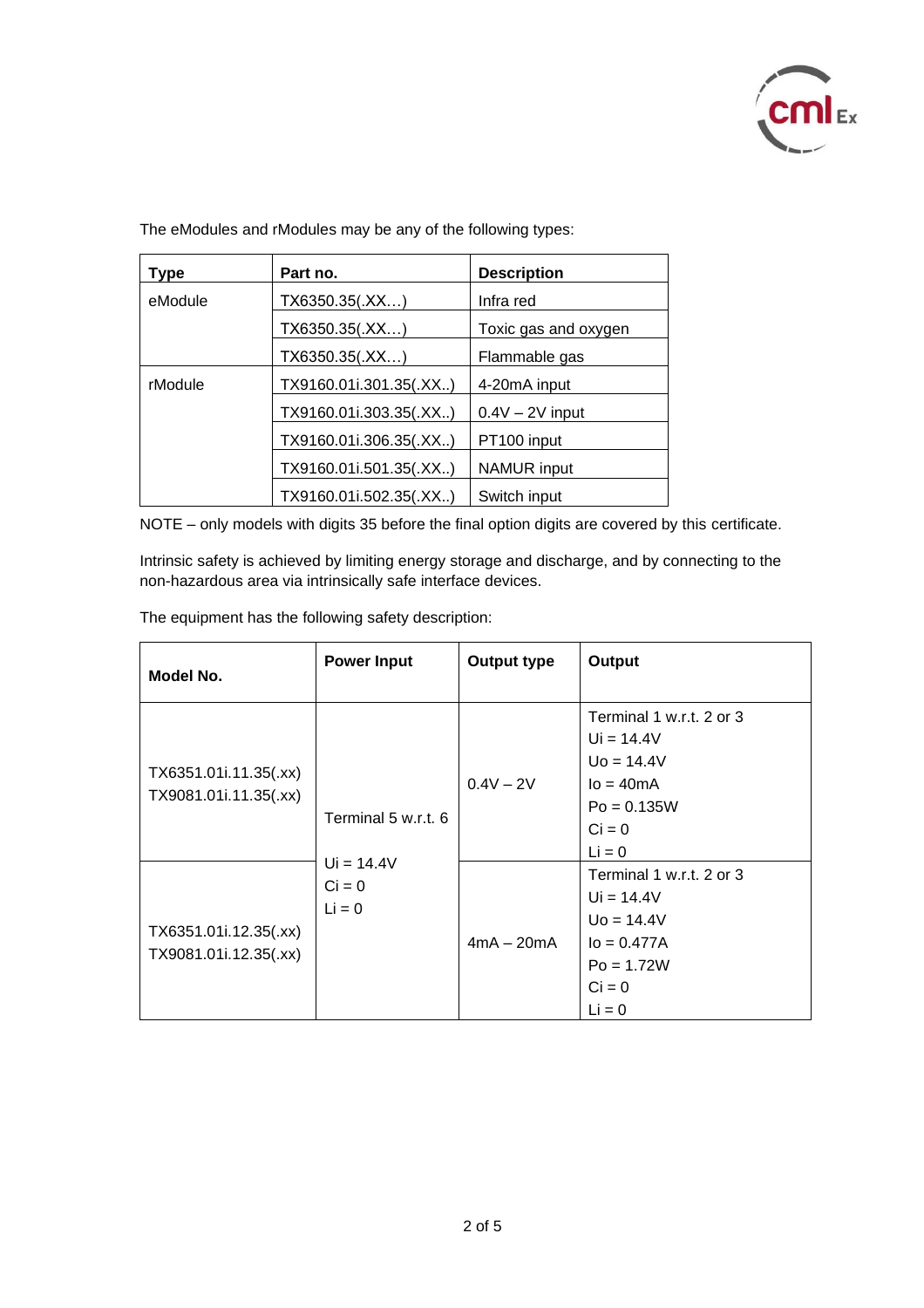

| Model No.                                      | <b>Power Input</b>                                          | <b>Output type</b> | Output                                                                                                                                                                   |
|------------------------------------------------|-------------------------------------------------------------|--------------------|--------------------------------------------------------------------------------------------------------------------------------------------------------------------------|
| TX6351.01i.15.35(.xx)<br>TX9081.01i.15.35(.xx) |                                                             | <b>RS485</b>       | Terminal 1 w.r.t. 3 (RS485 A)<br>Terminal 2 w.r.t. 3 (RS485 B)<br>Parameters for each output:<br>$Ui = 6.88V$ $Uo = 5.88V$<br>$Ci = 0$ $Io = 66mA$<br>$Li = 0$ Po = 97mW |
| TX6351.01i.14.35(.xx)<br>TX9081.01i.14.35(.xx) |                                                             | Relays NC          | Terminal 1 w.r.t. 2 (Relay 1)<br>Terminal 3 w.r.t. 4 (Relay 2)<br>$Ui = 30V$ $Uo = 0$<br>$Ci = 0$ $IQ = 0$<br>$Li = 0$<br>$Po = 0$                                       |
| TX6351.01i.17.35(.xx)<br>TX9081.01i.17.35(.xx) |                                                             | Relays NO          | Terminal 1 w.r.t. 2 (Relay 1)<br>Terminal 3 w.r.t. 4 (Relay 2)<br>$Ui = 30V$ $Uo = 0$<br>$Ci = 0$ $Io = 0$<br>$Li = 0$<br>$Po = 0$                                       |
| TX6352.01i.12.35(.xx)                          | Terminal 1 w.r.t. 2<br>$Ui = 14.4V$<br>$Ci = 0$<br>$Li = 0$ | Loop powered       | N/A                                                                                                                                                                      |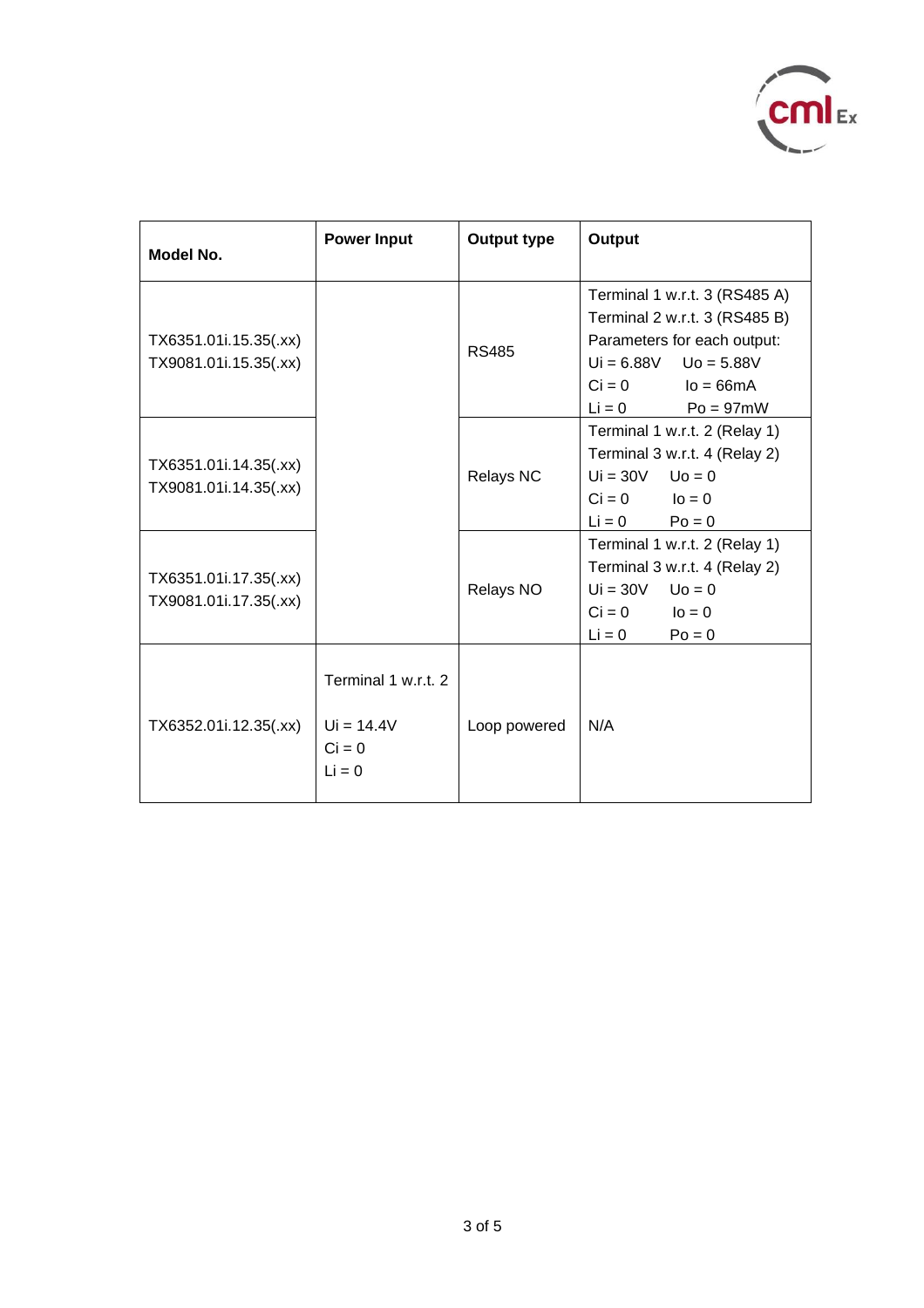

rModules have the following output parameters:

| Model No.              | <b>Output type</b> | <b>Output terminals</b>                   |  |
|------------------------|--------------------|-------------------------------------------|--|
| TX9160.01i.301.35(.XX) | 4-20mA input       | Terminal 1m w.r.t 3m                      |  |
|                        |                    | Output parameters same as external supply |  |
|                        |                    |                                           |  |
|                        |                    | Terminal 2m w.r.t 3m                      |  |
|                        |                    | $Uo = 14.4V$                              |  |
|                        |                    | $lo = 3.5mA$                              |  |
|                        |                    | $Po = 12mW$                               |  |
|                        |                    | $Ci = 0$                                  |  |
|                        |                    | $Li = 0$                                  |  |
| TX9160.01i.303.35(.XX) | $0.4V - 2V$ input  | Terminal 1m w.r.t 3m                      |  |
|                        |                    | Output parameters same as external supply |  |
|                        |                    |                                           |  |
|                        |                    | Terminal 2m w.r.t 3m                      |  |
|                        |                    | $U_0 = 14.4V$                             |  |
|                        |                    | $lo = 3.5mA$                              |  |
|                        |                    | $Po = 12mW$                               |  |
|                        |                    | $Ci = 0$                                  |  |
|                        |                    | $Li = 0$                                  |  |
| TX9160.01i.306.35(.XX) | PT100 input        | Terminals 1m and 2m (combined) w.r.t. 3m  |  |
|                        |                    | $Uo = 14.4V$                              |  |
|                        |                    | $Io = 55mA$                               |  |
|                        |                    | $Po = 0.20W$                              |  |
|                        |                    | $Ci = 0$                                  |  |
|                        |                    | $Li = 0$                                  |  |
| TX9160.01i.501.35(.XX) | <b>NAMUR</b> input | Terminal 1m w.r.t. terminal 2m            |  |
|                        |                    | $Uo = 14.4V$                              |  |
|                        |                    | $Io = 46mA$                               |  |
|                        |                    | $Po = 0.16W$                              |  |
|                        |                    | $Ci = 7.08 \mu F$                         |  |
|                        |                    | $Li = 0$                                  |  |
| TX9160.01i.502.35(.XX) | Switch input       | Terminal 1m w.r.t. terminal 2m            |  |
|                        |                    | $Uo = 14.4V$                              |  |
|                        |                    | $Io = 46mA$                               |  |
|                        |                    | $Po = 0.16W$                              |  |
|                        |                    | $Ci = 7.08\mu F$                          |  |
|                        |                    | $Li = 0$                                  |  |